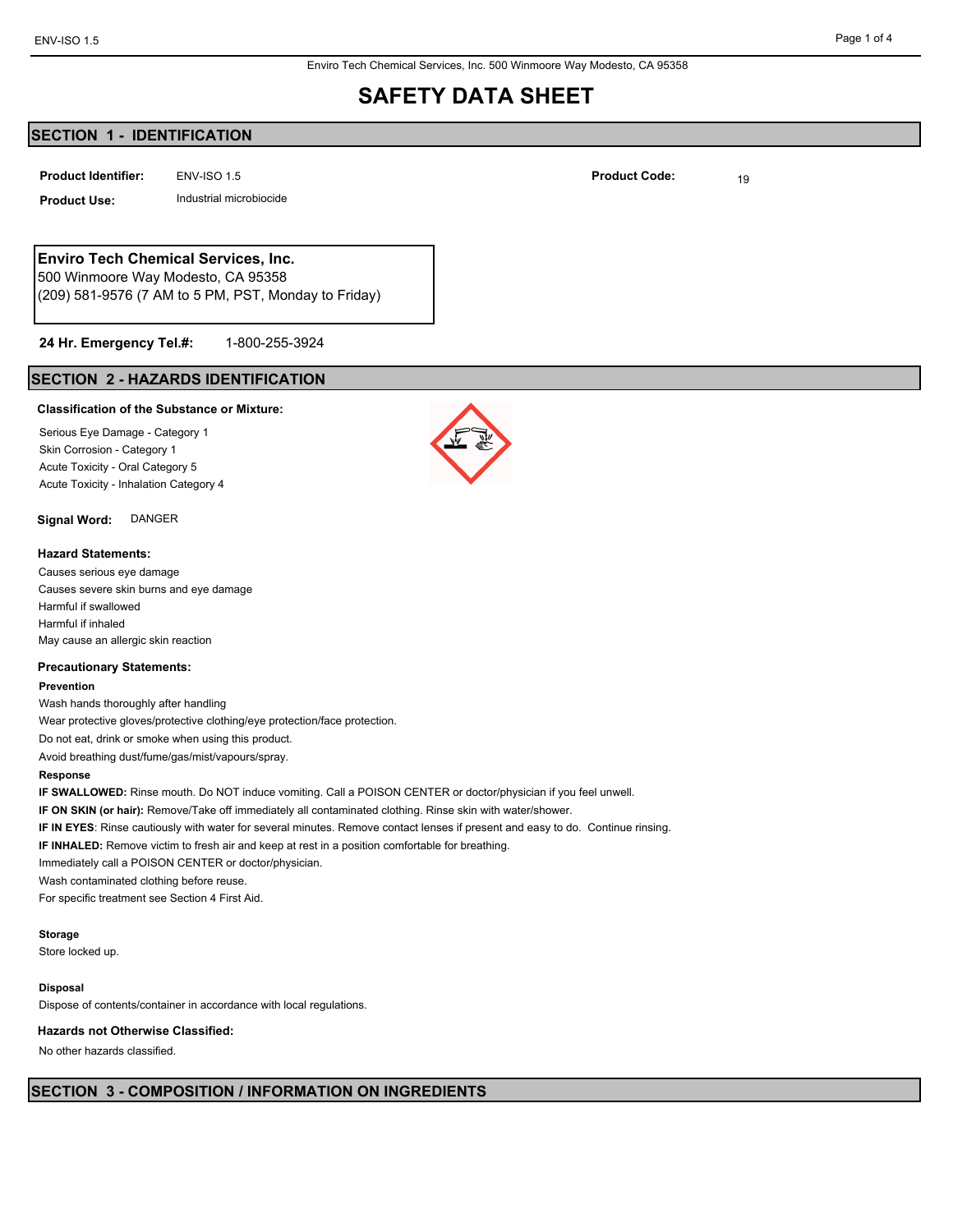## **SAFETY DATA SHEET**

| Synonym |              | <b>Concentration</b> |
|---------|--------------|----------------------|
| N/A     | l 26172-55-4 | $1.0 - 1.5%$         |
| 'N/A    | 12682-20-4   | $0.3 - 0.6\%$        |
| N/A     | 10377-60-3   | $1.5 - 2.0%$         |
| N/A     | 7786-30-3    | $0.8 - 1.2%$         |
|         |              | <b>ICAS Number</b>   |

### **SECTION 4 - FIRST-AID MEASURES**

**Inhalation:** Remove source of exposure or move person to fresh air and keep comfortable for breathing. If experiencing respiratory symptoms: Call a POISON CENTER/doctor. If breathing is difficult, trained personnel should administer emergency oxygen if advised to do so by the POISON CENTER/doctor.

**Skin Contact:** Take off contaminated clothing, shoes and leather goods (e.g. watchbands, belts). Wash with plenty of lukewarm, gently flowing water with a flushing duration of 15-20 minutes. If skin irritation or rash occurs: Get medical advice/attention. Wash contaminated clothing before re-use or discard. **Eye Contact:** Remove source of exposure or move person to fresh air. Rinse eyes cautiously with lukewarm, gently flowing water for several minutes, while holding the eyelids open. Remove contact lenses, if present and easy to do. Continue rinsing for 15-20 minutes. Take care not to rinse contaminated water into the unaffected eye or into the face. If eye irritation persists: Get medical advice/attention.

**Ingestion:** Rinse mouth. If you feel unwell, or if concerned: Get medical advice/attention.

**Most Important Symptoms and Effects, both Acute and Delayed:** Contact with eye can cause irritation. Contact with skin can cause irritation.

Indication of any immediate medical attention and special treatment needed: Treat symptomatically

## **SECTION 5 - FIRE-FIGHTING MEASURES**

**Extinguishing Media:** Use water spray, powder, foam, carbon dioxide.

**Special hazards arising from the substance or mixture:** Non combustible. May give off irritating or toxic fumes (or gases) in a fire.

**Flammability classification (OSHA 29 CFR 1910.106) (Hazcom 2012):** Non flammable

**Special hazards arising from the substance or mixture:** Non combustible. May give off irritating or toxic fumes (or gases) in a fire.

**Special protective equipment and precautions for firefighters:** In the event of a fire, wear full protective clothing and NIOSH-approved self-contained breathing apparatus.

## **SECTION 6 - ACCIDENTAL RELEASE MEASURES**

**Personal precautions, protective equipment and emergency procedures:** Ventilate area of leak or spill. Wear appropriate personal protective equipment as specified in Section 8. Isolate hazard area. Keep unnecessary and unprotected personnel from entering. **Methods and materials for containment and cleaning up:** SMALL SPILLS (less than 1 gallon): May be flushed, after neutralization with dilute/weak acid, to an approved sewer line (with large amounts of water). Larger spills should be absorbed and collected for disposal. Ensure adequate decontamination of tools and equipment following clean up.

**Special spill response procedures:** Prevent from entering sewers, waterways, or low areas.

## **SECTION 7 - HANDLING AND STORAGE**

**Precautions for Safe Handling:** Wear gloves and eye protection when handling, moving or using this product. Do not contaminate water, food, or feed by storage or disposal.

**Conditions for Safe Storage:** Keep product in tightly closed container when not in use. Do not drop, roll, or skid drum. Store in a cool, dry, well-ventilated area away from heat or open flame.

**Incompatible Materials:** Avoid acids and/or strong oxidizers when using or storing this product.

#### **SECTION 8 - EXPOSURE CONTROLS / PERSONAL PROTECTION**

**Ventilation and engineering measures:** Forced air, local exhaust, or open air is adequate.

**Respiratory Protection:** If exposure levels are excessive, use an approved respirator.

**Skin Protection:** Wear chemical resistant gloves and chemical resistant garments when handling, wash garments before re-use.

**Eye/Face Protection:** Wear safety glasses, goggles and/or face shield to prevent eye contact.

**Other Protective Equipment:** Eye wash facility and emergency shower should be in close proximity.

**General Hygiene Conditions:** Do not eat, drink or smoke when using this product. Wash thoroughly after handling. Remove and wash contaminated clothing before re-use. Handle in accordance with good industry hygiene and safety practice.

## **SECTION 9 - PHYSICAL AND CHEMICAL PROPERTIES**

Appearance: Pale yellow to colorless clear liquid Odor: Odorless pH: 2-5 Melting/Freezing point: No information available Initial boiling point and boiling range: No information available.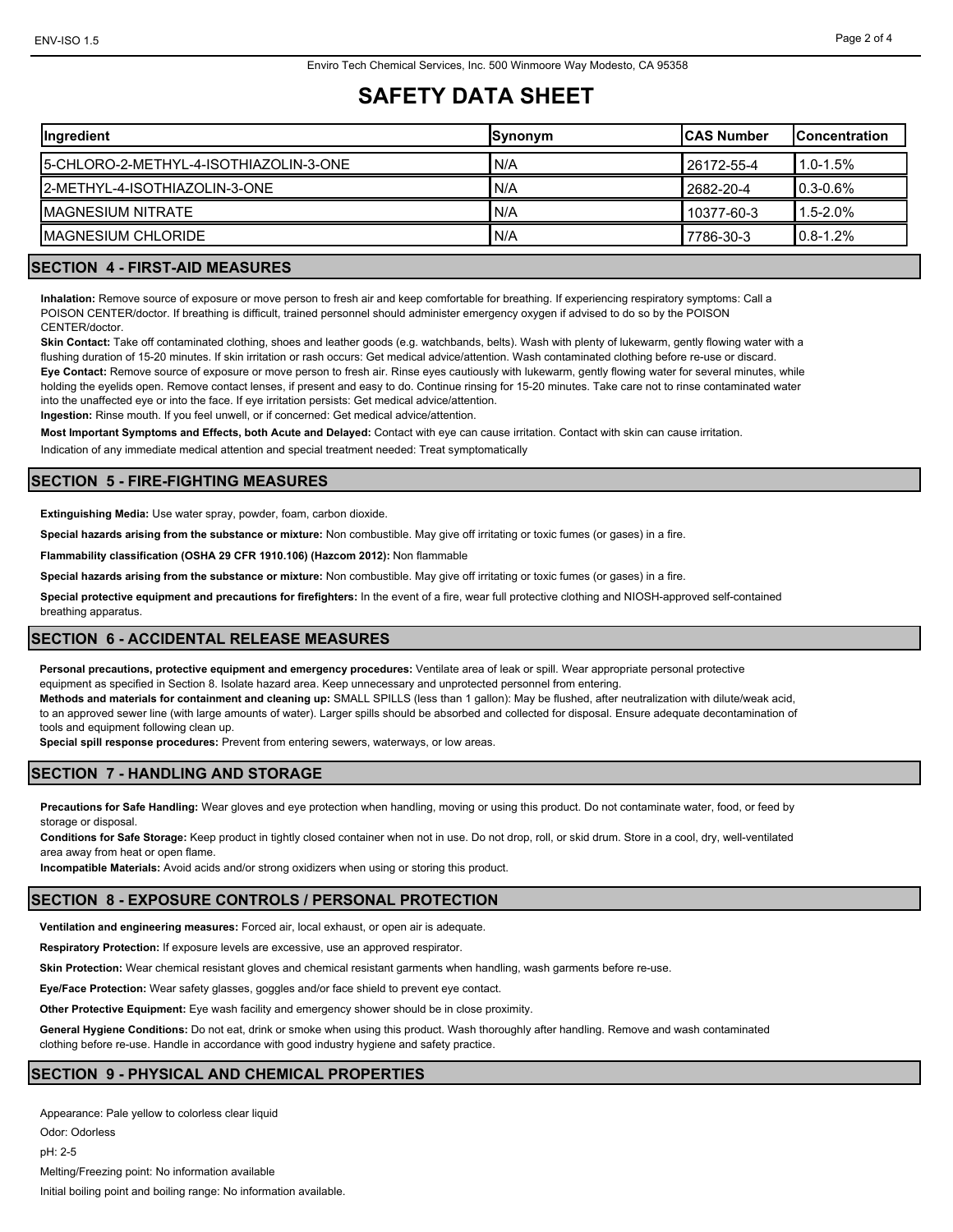## **SAFETY DATA SHEET**

Flash Point: No information available Flammability (solid, gas): Non flammable Relative density: 1.03 g/mL Solubility in Water: Complete Viscosity: 10-20 cSt at 20ºC / 68ºF

#### **SECTION 10 - STABILITY AND REACTIVITY**

**Reactivity:** Higher temperatures will lead to faster decomposition **Chemical Stability:** Stable under normal conditions **Possibility of Hazardous Reactions:** May react with incompatible materials **Conditions to Avoid:** Incompatible materials and high temperatures **Incompatible Materials:** Avoid acids or strong oxidizers when using or storing this product. **Hazardous Decomposition Products:** Corrosive sulfur oxides.

### **SECTION 11 - TOXICOLOGICAL INFORMATION**

Information on likely routes of exposure:

Routes of entry - inhalation: YES

Routes of entry - skin & eye: YES

Routes of entry - ingestion: YES

Routes of entry - skin absorption: NO

Potential Health Effects:

Signs and symptoms of short term (acute) exposure:

**Inhalation:** May cause irritation to respiratory system in mist/vapor form.

**Ingestion:** Corrosive! Swallowing causes severe burns of mouth, throat, and stomach. Severe scarring of tissue, corrosion, permanent tissue destruction and death may result. Symptoms may include severe pain, nausea, vomiting, diarrhea, shock, hemorrhaging and/or fall in blood pressure. Damage may appear days after exposure.

**Skin:** Corrosive! Contact with skin causes irritation or severe burns and scarring with greater exposures.

**Eye:** Corrosive! Causes irritation of eyes, and with greater exposures it can cause burns that may result in permanent impairment of vision, even blindness.

#### **Potential Health Effects:**

Potential Chronic Health Effects: No information available

**Mutagenicity:** Not known to have mutagenic effects in humans or animals.

**Carcinogenicity:** No components are listed as carcinogens by ACGIH, IARC, OSHA, or NTP.

**Reproductive effects:** No known effects on humans or animals.

Sensitization to material: Severe allergic reactions may occur in sensitized individuals.

Specific target organ effects: No information available

Toxicological data:

ATE oral = > 2000 mg/kg

ATE dermal  $=$  > 5000 mg/kg

ATE inhalation = 15 mg/L

#### **SECTION 12 - ECOLOGICAL INFORMATION**

Ecotoxicity: May be harmful to aquatic environment. Persistence and degradability: No information available.

Bioaccumulation potential: No informatin available.

Mobility in soil: No information available.

#### **SECTION 13 - DISPOSAL CONSIDERATIONS**

**Handling for disposal:** Do not contaminate water, food, or feed by storage and/or disposal. When handling refer to protective measures listed in sections 7 and 8. Empty residue from containers, rinse container well.